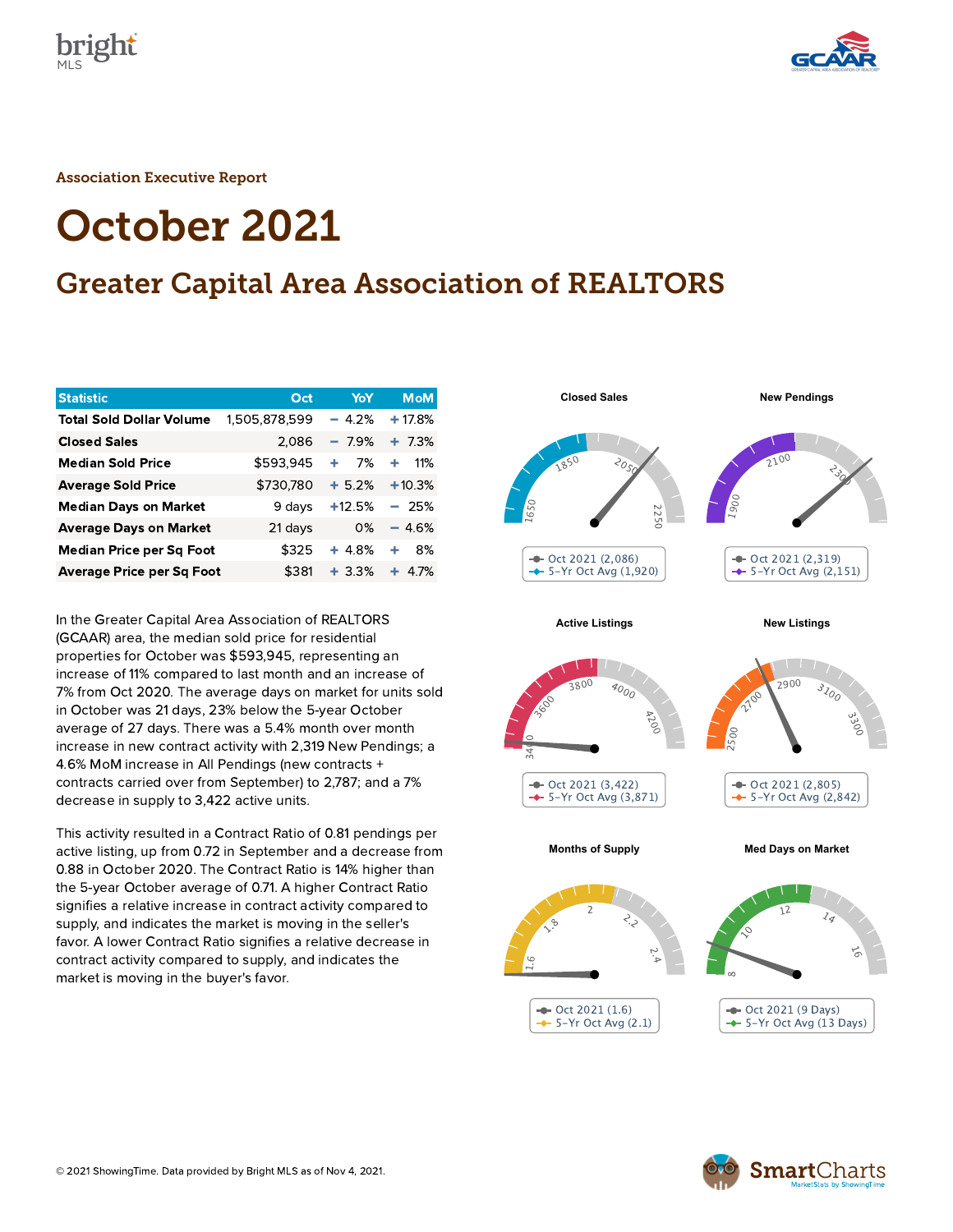



## Closed Sales







# Oct 2021 vs. Oct 2020 YoY % Change Greater Capital Area Association of REALTORS (GCAAR) Montgomery County, MD Washington D.C. Oct 2021 -20  $-10$  $\,$   $\,$   $\,$



#### Closed Sales vs. New Pendings



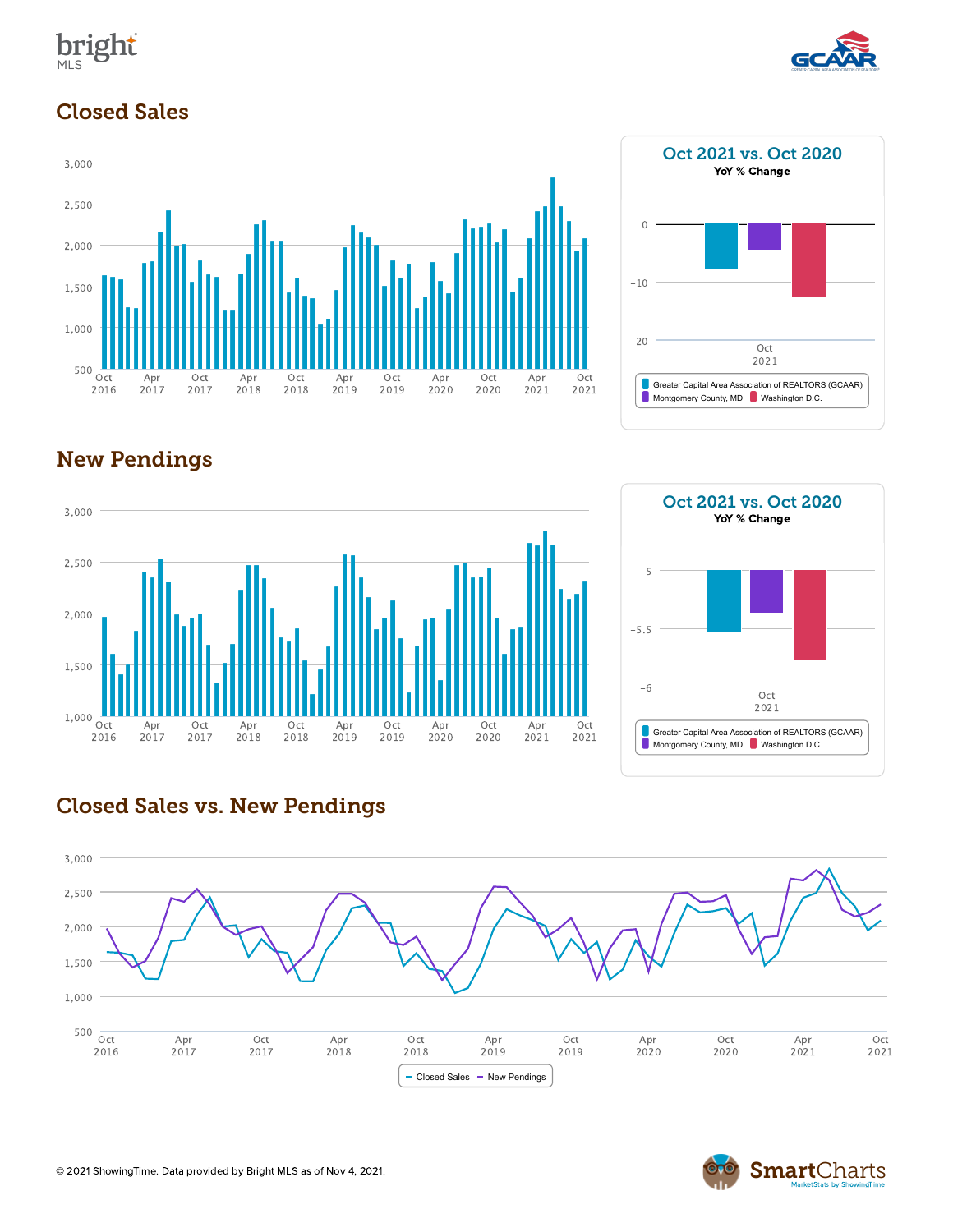



## Median Sale Price





# Average Sale Price





#### Median vs. Average Sale Price